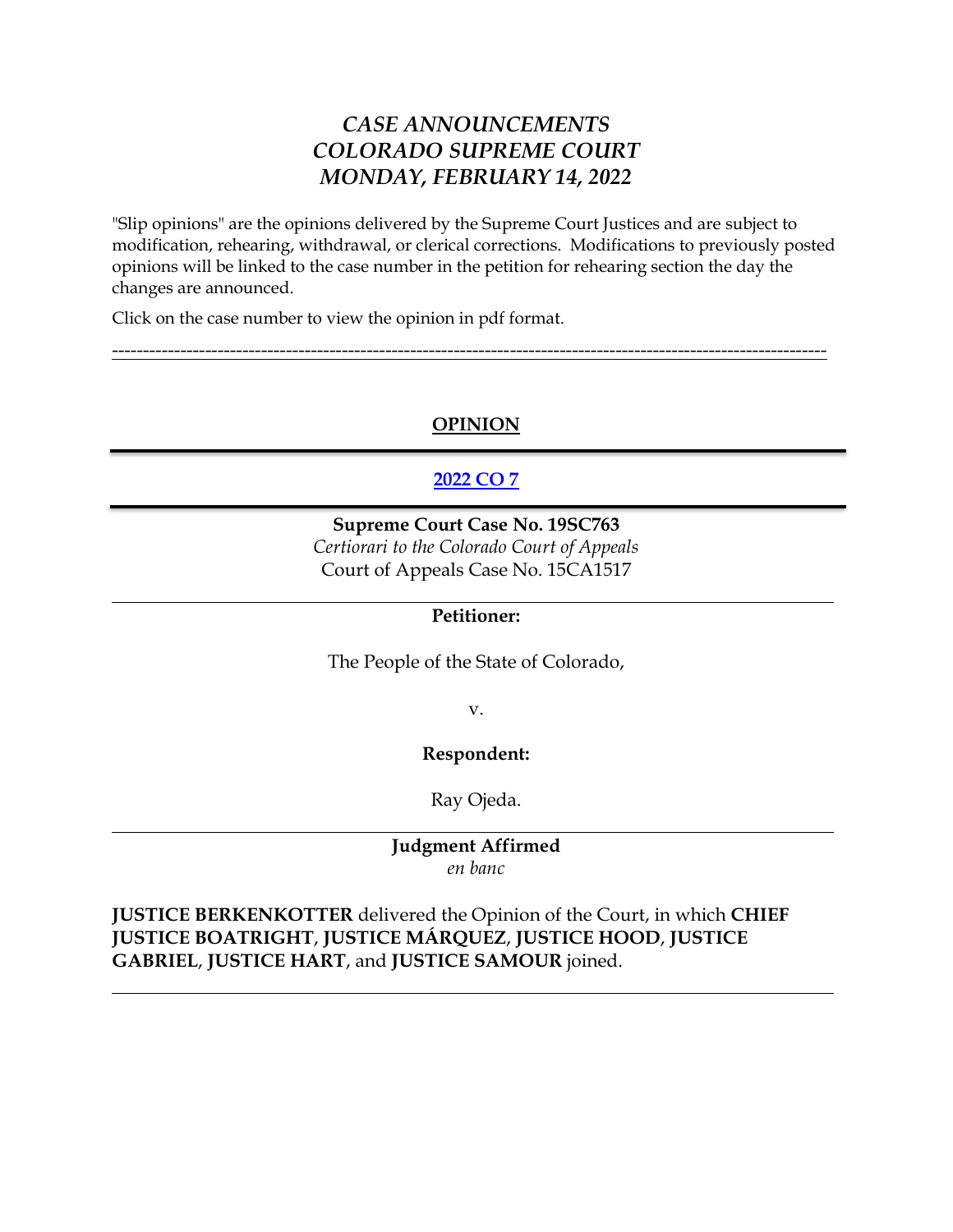# *COLORADO SUPREME COURT CASE ANNOUNCEMENTS* -------------------------------------------------------------------------------------------------------------------

#### **PETITION FOR REHEARING**

### **2022 CO 4**

**Supreme Court Case No. 20SC463** *Certiorari to the District Court* Arapahoe County District Court Case No. 18CV30951

#### **Petitioner:**

Thomas Pearson,

v.

# **Respondent:**

The People of the State of Colorado.

Petition for Rehearing DENIED. EN BANC.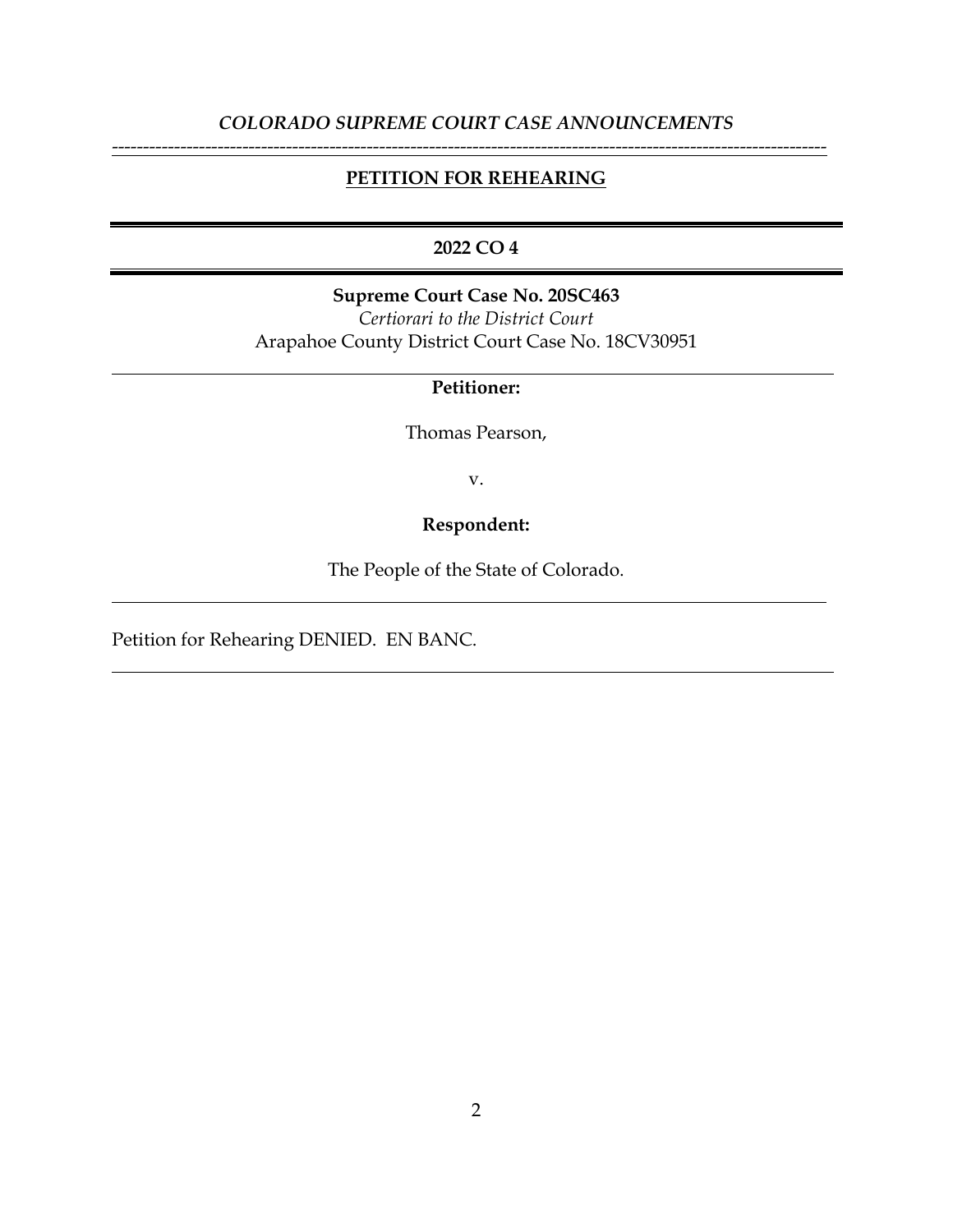## *COLORADO SUPREME COURT CASE ANNOUNCEMENTS* -------------------------------------------------------------------------------------------------------------------

### **ORIGINAL PROCEEDING**

[22SA31](https://www.courts.state.co.us/Courts/Supreme_Court/Proceedings/Index.cfm) In Re Parental Responsibilities of E.K. Order to Cause issued February 11, 2022

#### **DENIED PETITIONS FOR WRIT OF CERTIORARI**

---------------------------------------------------------------------------------------------------------------------

**No. 21SC438, Court of Appeals Case No. 18CA1557**

**Petitioner:**

William Edward Ambrose,

v.

#### **Respondent:**

The People of the State of Colorado.

Petition for Writ of Certiorari DENIED. EN BANC.

### **No. 21SC520, Court of Appeals Case No. 20CA38**

#### **Petitioner:**

Rozalyn Ragan, Personal Representative of the Estate of Charles Phillip Ragan, Deceased,

#### v.

#### **Respondent:**

Melissa Ragan, a/k/a Melissa Hudson.

Petition for Writ of Certiorari DENIED. EN BANC.

---------------------------------------------------------------------------------------------------------------------

# **No. 21SC553, District Court, Larimer County, Case No. 21CV30032**

**Petitioner:** Daniel Jesse Hemphill, v. **Respondent:** The People of the State of Colorado.

Petition for Writ of Certiorari DENIED. EN BANC.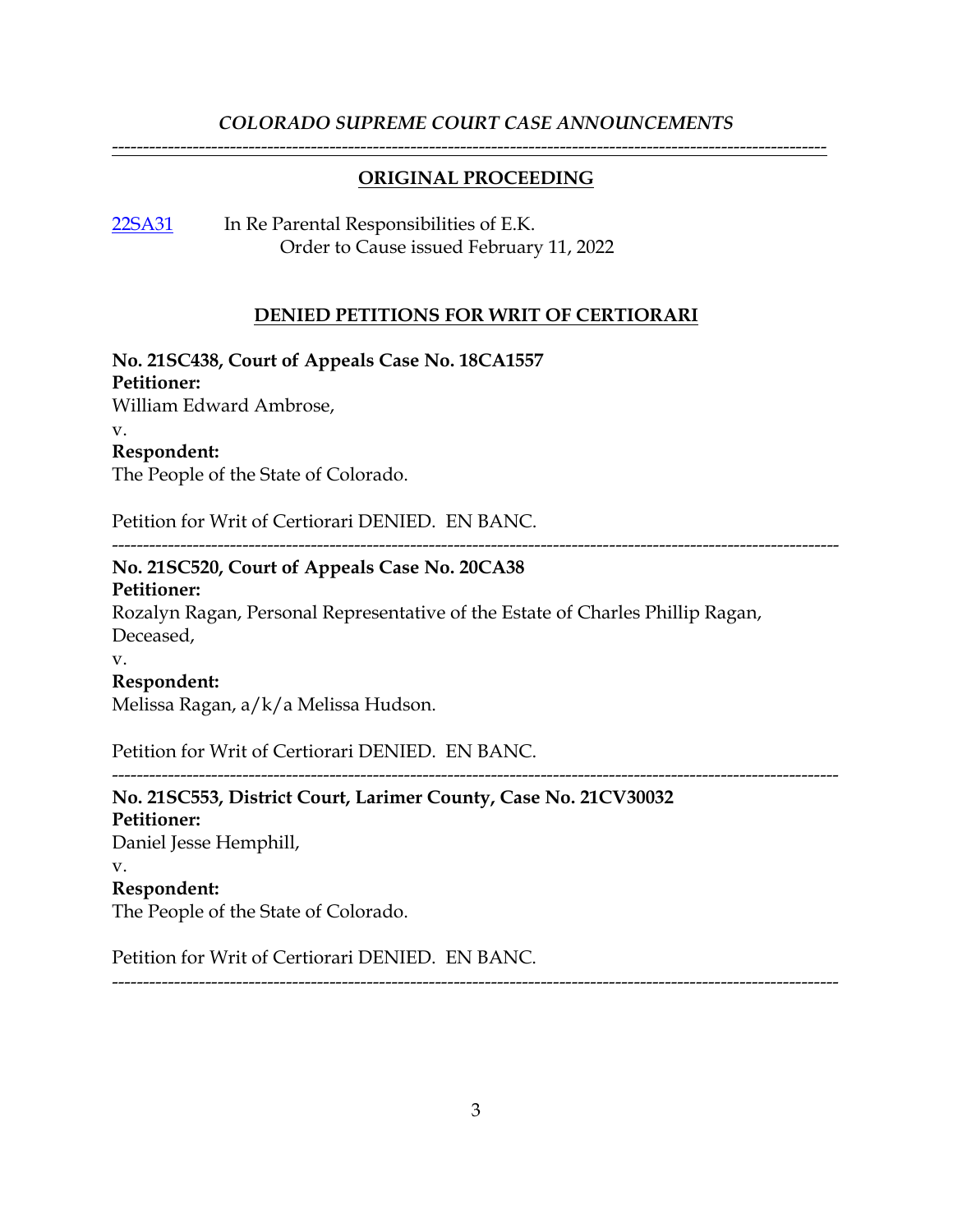-------------------------------------------------------------------------------------------------------------------

# **No. 21SC748, Court of Appeals Case No. 20CA1654**

**Petitioner:** James Keith Sack, v. **Respondent:**

The People of the State of Colorado.

Petition for Writ of Certiorari DENIED. EN BANC.

---------------------------------------------------------------------------------------------------------------------

**No. 21SC750, Court of Appeals Case No. 20CA1680 In re the Marriage of Petitioner:** Benjamin John Stapera, and **Respondent:** Stephenie Kaminski.

Petition for Writ of Certiorari DENIED. EN BANC.

--------------------------------------------------------------------------------------------------------------------- **No. 21SC755, Court of Appeals Case No. 19CA817**

**Respondent:** The People of the State of Colorado, **In the Interest of Petitioner:** G. V.

Petition for Writ of Certiorari DENIED. EN BANC.

**No. 21SC756, Court of Appeals Case No. 18CA1505 Petitioner:** Anthony Loya, v. **Respondent:** The People of the State of Colorado.

Petition for Writ of Certiorari DENIED. EN BANC.

---------------------------------------------------------------------------------------------------------------------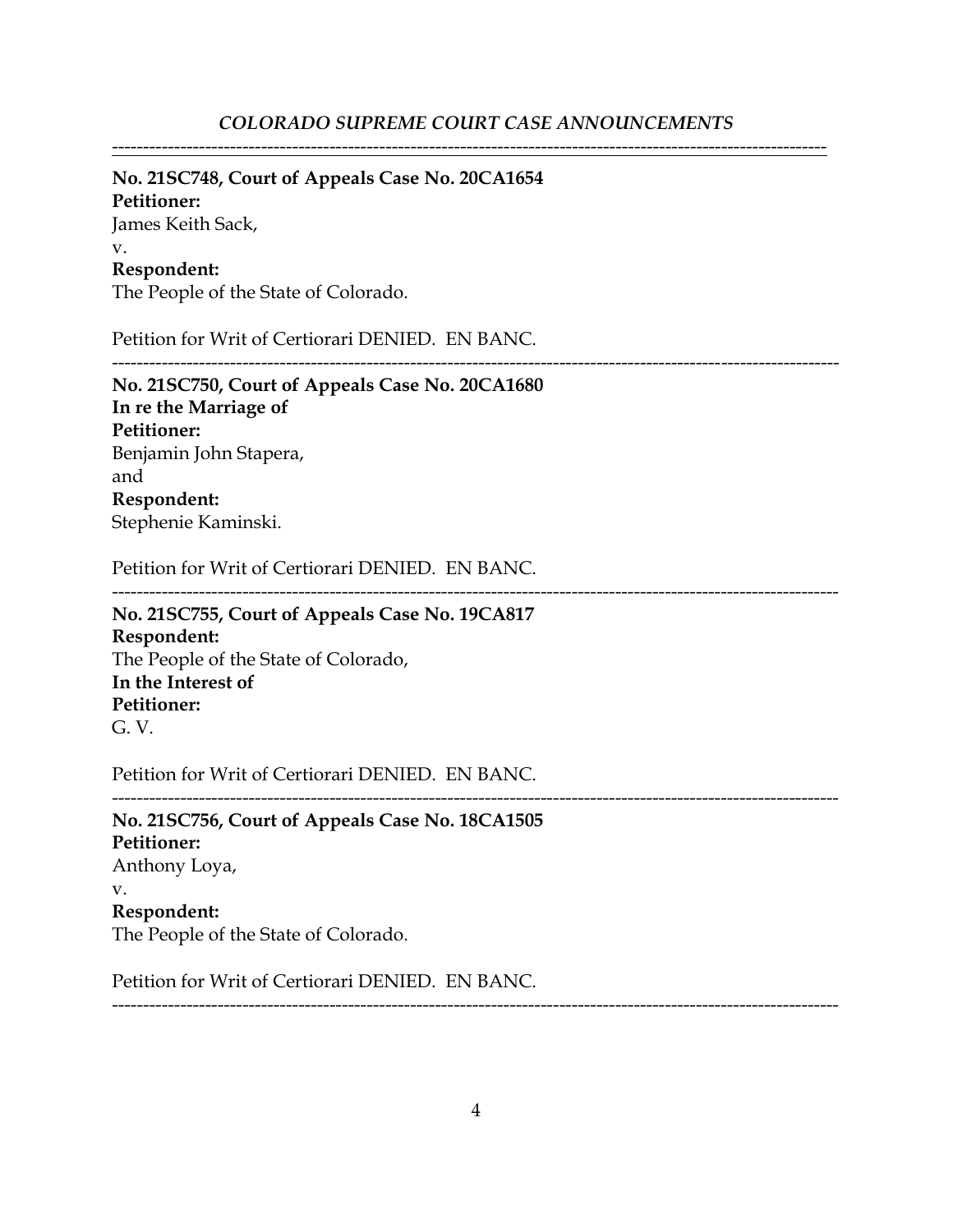-------------------------------------------------------------------------------------------------------------------

# **No. 21SC759, Court of Appeals Case No. 18CA1664**

**Petitioner:** Manuel Jose Menendez, v. **Respondent:**

The People of the State of Colorado.

Petition for Writ of Certiorari DENIED. EN BANC.

---------------------------------------------------------------------------------------------------------------------

**No. 21SC761, Court of Appeals Case No. 19CA1973 Petitioner:** Jose Alba, v. **Respondent:** The People of the State of Colorado.

Petition for Writ of Certiorari DENIED. EN BANC.

---------------------------------------------------------------------------------------------------------------------

**No. 21SC763, District Court, City and County of Denver Case No. 21CV30168 Petitioner:** Theodore Ferguson, v. **Respondent:** The People of the State of Colorado.

Petition for Writ of Certiorari DENIED. EN BANC.

**No. 21SC764, Court of Appeals Case No. 20CA723 Petitioner:** Lance Wood, v. **Respondents:** Board of Assessment Appeals and Grand County Board of Equalization.

---------------------------------------------------------------------------------------------------------------------

Petition for Writ of Certiorari DENIED. EN BANC.

5